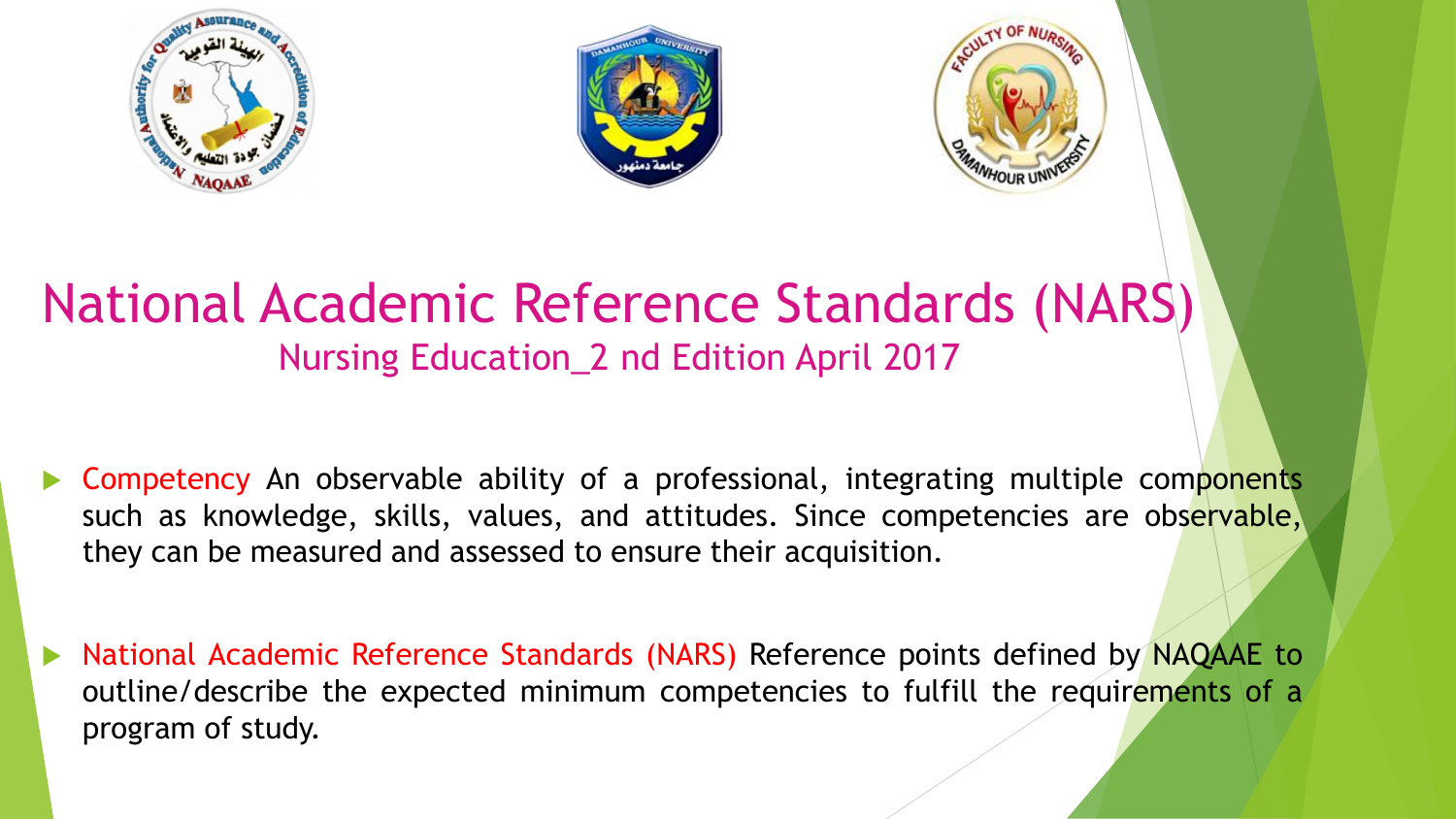**Competency Domain;** Broad distinguishable areas of competence that, in the aggregate, constitute a general descriptive framework for a profession.

 **Intended Learning Outcomes (ILOs);** Subject-specific knowledge, understanding and skills intended by the institution to be gained by the learners completing a particular educational activity. The ILOs emphasize what is expected that learners will be able to do as a result of a learning activity.

 **National Qualifications Framework (NQF);**A framework that provides a systematic description of all qualifications within the educational systems of the state and categorizes them according to a set of standards that determine the level of learning outcomes for each qualification gained. The NQF is used as a tool for benchmarking, quality assurance, comparison and coordination between the different qualifications.



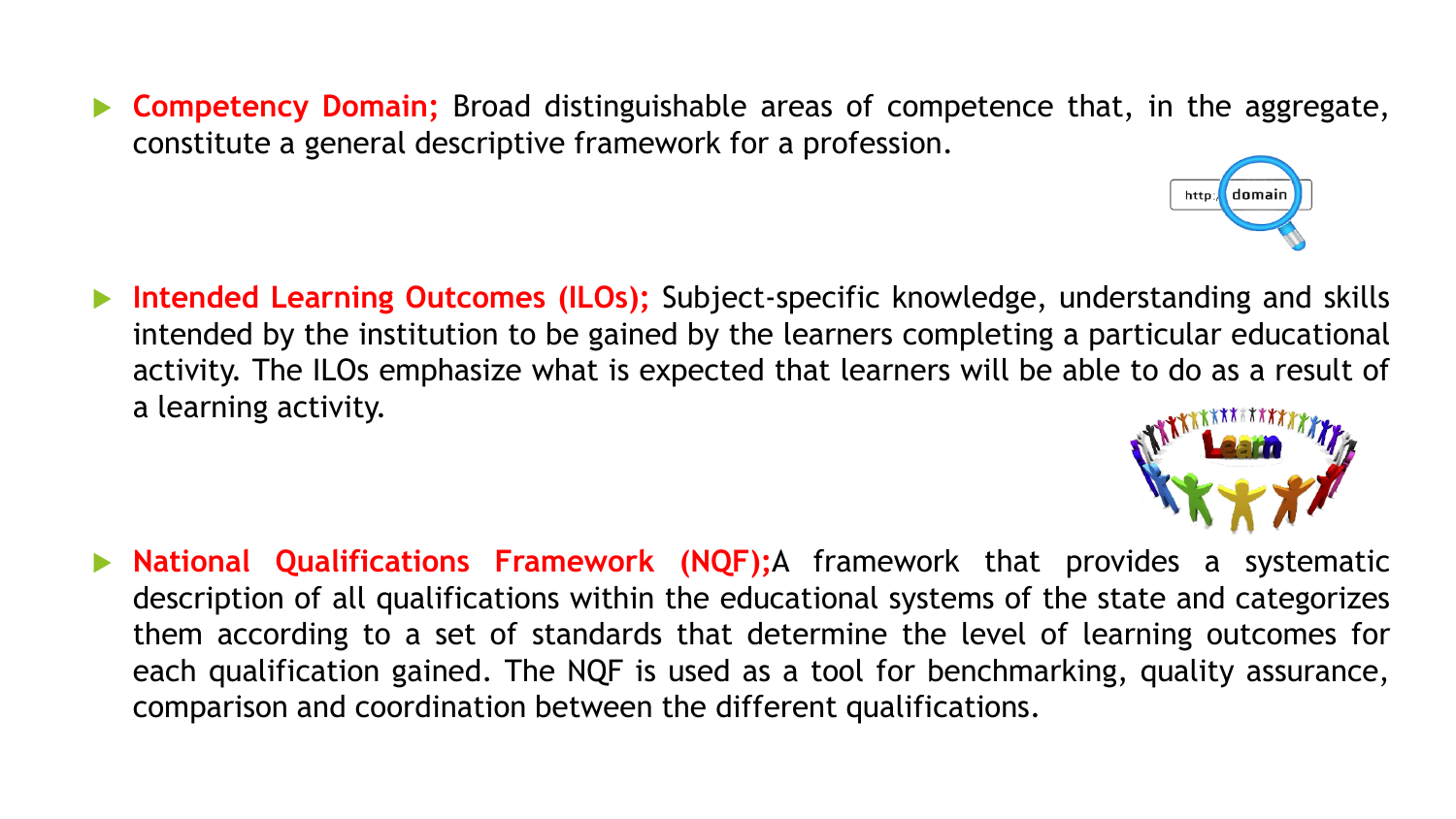#### **Attributes of the Nursing Graduates:**

- 1. Embody ethical and professional disposition committed to excellence, equity and sustainability.
- 2. Engage in person-centered care sensitive to the needs of individuals, families and communities.
- 3. Demonstrate integration of knowledge, skills and professional attitudes utilizing clinical evidences to provide safe and holistic patient care.
- 4. Display cognitive flexibility and reflective functioning when working with individuals, families and communities.
- 5. Advocate for and engage with individuals, families and communities to ensure health equity and promote social justice.
- 6. Exhibit creative and adaptive thinking within a changeable scientific social and technological environment.
- 7. Demonstrate effective communication, collaboration and leadership, valuing the diversity of people and communities
- 8. Identify threats to safety and develop strategies to minimize risk of harm to individuals, families and communities.





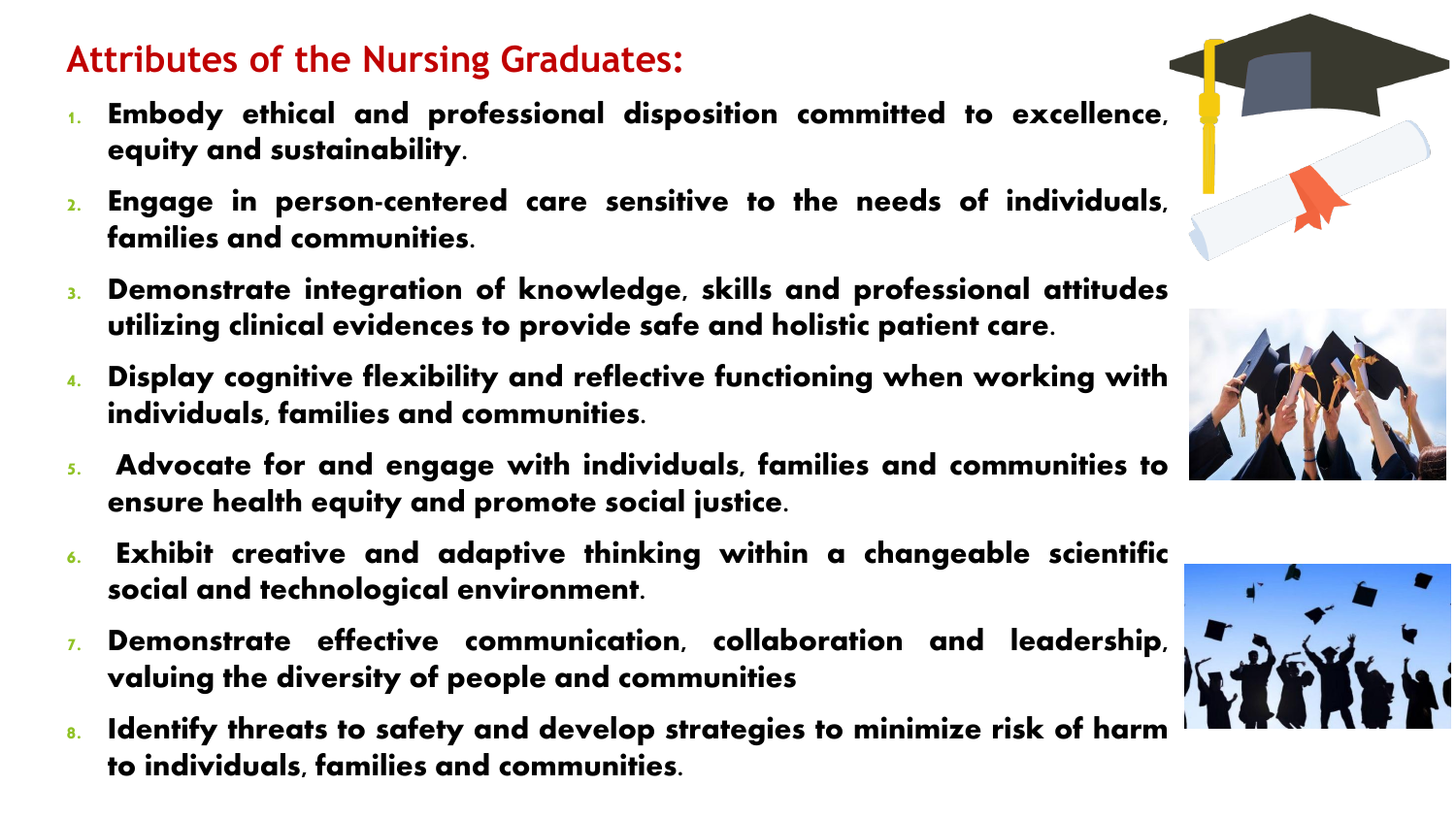# Competencies of the Nurse Graduates

 Five Competence-Domains are included in these competence-based National Academic Reference Standards for Nursing Education. These domains are representing the role of nurses in the healthcare field. Each domain should be achieved through a number of Competencies ranging from one to three, with a total of nine competencies for all domains. A number of Key Elements ranging from three to six are included in each competency, with a total of thirty-nine key elements for all competencies.

### **The competency domains are the followings:**

- Domain 1: Professional and Ethical Practice Domain
- Domain 2: Holistic Patient-Centered Care Domain
- Domain 3: Managing People, Quality and Work environment Domain
- Domain 4: Informatics and Technology
- Domain 5: Inter-professional Communication

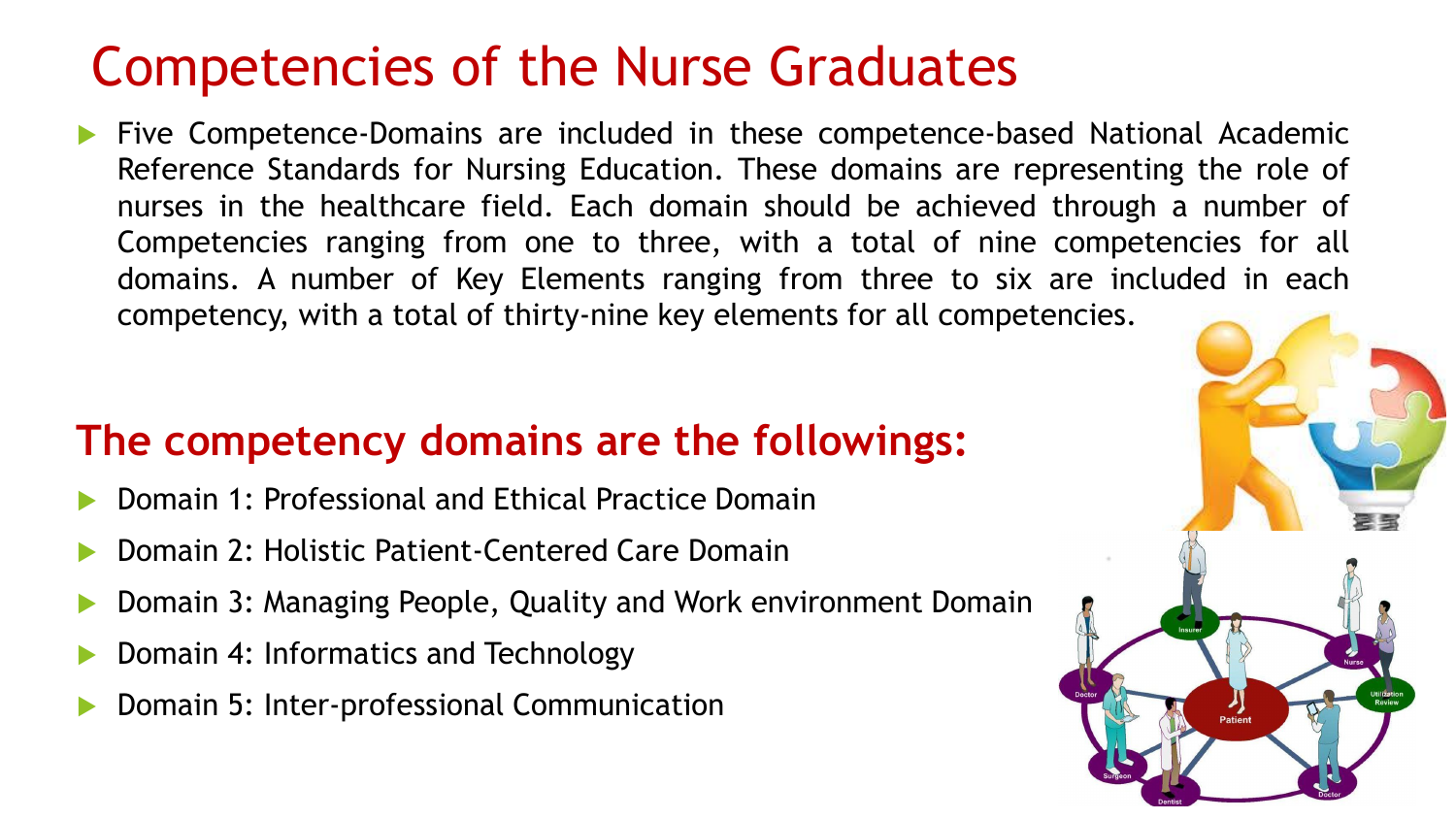#### **DOMAIN 1- PROFESSIONAL AND ETHICAL PRACTICE:**

• 1.1. COMPETENCY Demonstrate knowledge, understanding, responsibility and accountability of the legal obligations for ethical nursing practice.

#### **DOMAIN 2- HOLISTIC PATIENT-CENTERED CARE:**

- ▶ 2.1.COMPETENCY Provide holistic and evidence-based nursing care in different practice settings.
- 2.2. COMPETENCY Provide health education based on the needs/problems of the patient/client within a nursing framework.

#### **DOMAIN 3- MANAGE PEOPLE, WORK ENVIRONMENT AND QUALITY**

- ▶ 3.1. COMPETENCY Demonstrate effective managerial and leadership skills in the provision of quality nursing care.
- 3.2. COMPETENCY Provide a safe working environment that prevents harm for patients and workers.
- ▶ 3.3. COMPETENCY Review health care outcomes in the light of quality indicators and benchmarks to achieve the ultimate goals of improving the quality of nursing care.